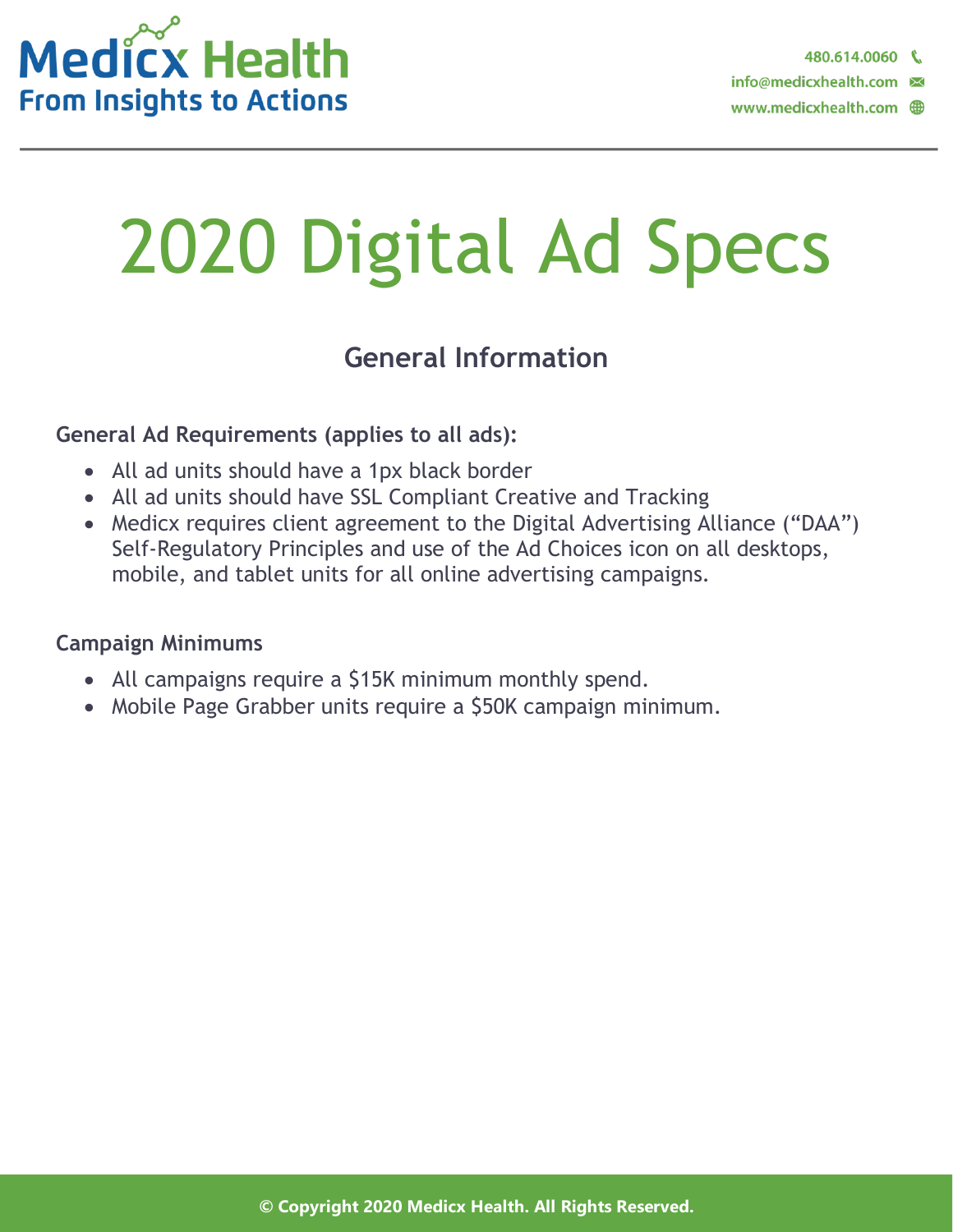# Medicx Health **From Insights to Actions**

### **Standard Media Units**

|                                           | <b>Medium</b><br>Rectangle                                                                                                              | Leaderboard                                                                                                                                    | <b>Wide Skyscraper</b>                                                                                                                  | <b>Half-page Ad</b>                                                                                                                     |
|-------------------------------------------|-----------------------------------------------------------------------------------------------------------------------------------------|------------------------------------------------------------------------------------------------------------------------------------------------|-----------------------------------------------------------------------------------------------------------------------------------------|-----------------------------------------------------------------------------------------------------------------------------------------|
| <b>Dimension</b>                          | 300x250                                                                                                                                 | 728x90                                                                                                                                         | 160x600                                                                                                                                 | 300x600                                                                                                                                 |
| <b>Lead Time</b>                          | 14 days                                                                                                                                 | 14 days                                                                                                                                        | 14 days                                                                                                                                 | 14 days                                                                                                                                 |
| <b>File Type</b>                          | HTML5, Third-<br>party tags (HTML<br>or Java Script),<br>GIF/JPG/PNG                                                                    | HTML5, Third-<br>party tags (HTML<br>or Java Script),<br>GIF/JPG/PNG                                                                           | HTML5, Third-<br>party tags (HTML<br>or Java Script),<br>GIF/JPG/PNG                                                                    | HTML5, Third-<br>party tags (HTML<br>or Java Script),<br>GIF/JPG/PNG                                                                    |
| <b>Rich Media?</b>                        | Yes                                                                                                                                     | Yes                                                                                                                                            | Yes                                                                                                                                     | Yes                                                                                                                                     |
| Max Number of<br>Loops                    | 3                                                                                                                                       | $\overline{3}$                                                                                                                                 | 3                                                                                                                                       | 3                                                                                                                                       |
| <b>Animation Length</b>                   | :15                                                                                                                                     | :15                                                                                                                                            | :15                                                                                                                                     | :15                                                                                                                                     |
| <b>Initial Load File</b><br><b>Size</b>   | <b>40K</b>                                                                                                                              | <b>40K</b>                                                                                                                                     | <b>40K</b>                                                                                                                              | 40K                                                                                                                                     |
| <b>Max Load File</b><br><b>Size</b>       | <b>150K</b>                                                                                                                             | <b>150K</b>                                                                                                                                    | <b>150K</b>                                                                                                                             | <b>150K</b>                                                                                                                             |
| <b>Expansion Size</b>                     | 200x250                                                                                                                                 | 728x270                                                                                                                                        | 300x600                                                                                                                                 | 560x600                                                                                                                                 |
| <b>Expansion</b><br><b>Direction</b>      | Left                                                                                                                                    | Down                                                                                                                                           | Left                                                                                                                                    | Left                                                                                                                                    |
| <b>Expansion</b><br><b>Requirements</b>   | Creative must<br>close on-click or<br>mouse off and<br>contain an "X" in<br>16pt font or<br>larger in the<br>corner of the<br>creative. | <b>Creative must</b><br>close on-click or<br>mouse off and<br>contain an "X" in<br>16pt font or<br>larger in the<br>corner of the<br>creative. | Creative must<br>close on-click or<br>mouse off and<br>contain an "X" in<br>16pt font or<br>larger in the<br>corner of the<br>creative. | Creative must<br>close on-click or<br>mouse off and<br>contain an "X" in<br>16pt font or<br>larger in the<br>corner of the<br>creative. |
| <b>Audio/Video</b><br><b>Requirements</b> | May expand on-<br>click or on-hover.                                                                                                    | May expand on-<br>click or on-hover.                                                                                                           | May expand on-<br>click or on-hover.                                                                                                    | May expand on-<br>click or on-hover.                                                                                                    |
| <b>Additional Notes</b>                   |                                                                                                                                         |                                                                                                                                                |                                                                                                                                         |                                                                                                                                         |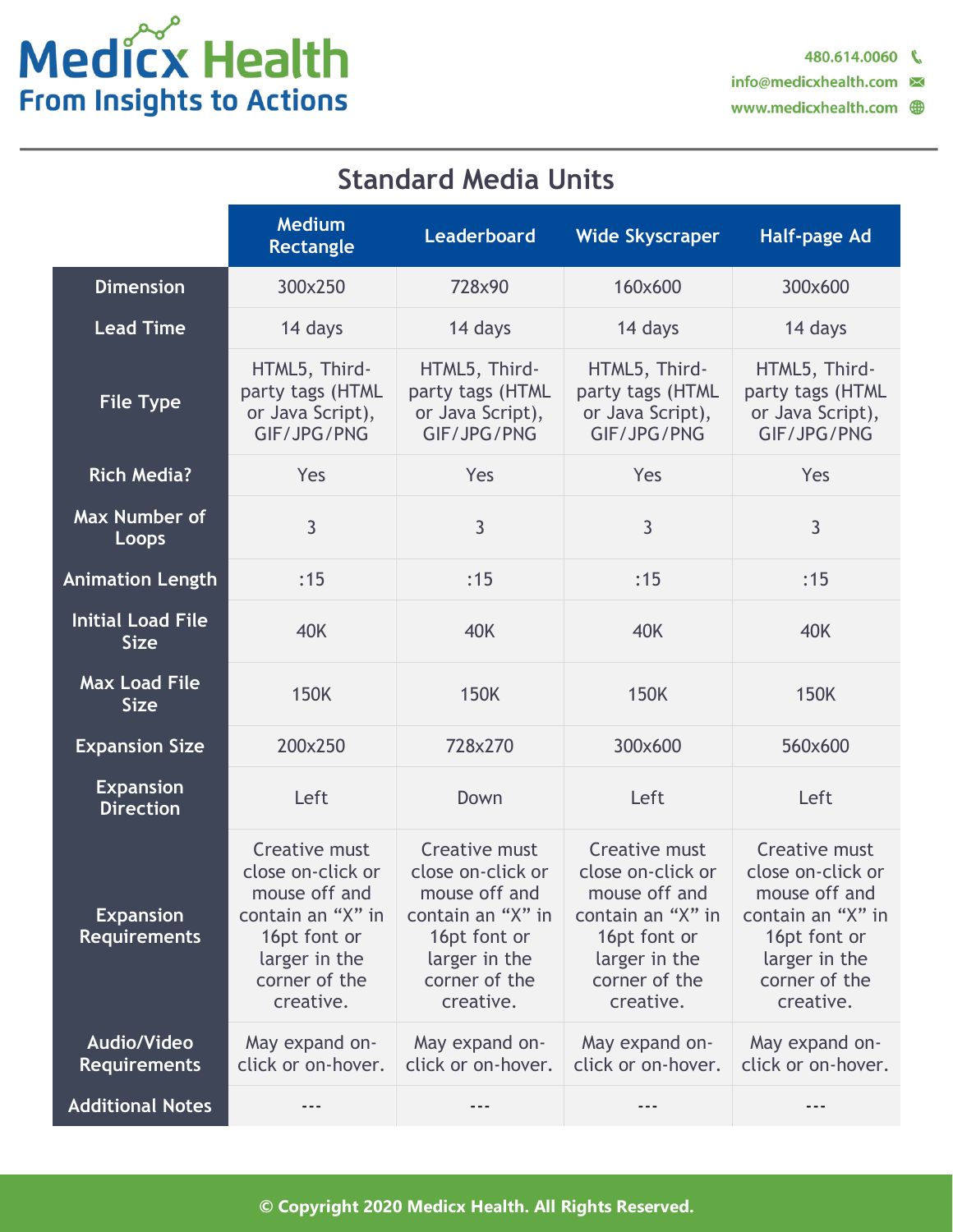# Medicx Health **From Insights to Actions**

info@medicxhealth.com

### **High Impact Units**

|                                         | <b>Billboard</b>                                                                                                               | <b>Filmstrip</b>                                                | <b>Portrait</b>                  | <b>Pushdown</b>         |
|-----------------------------------------|--------------------------------------------------------------------------------------------------------------------------------|-----------------------------------------------------------------|----------------------------------|-------------------------|
| <b>Dimensions</b>                       | 970x250                                                                                                                        | 300x600                                                         | 270×40,<br>270x460,<br>270x202   | 970x90                  |
| <b>Lead Time</b>                        | 14 days                                                                                                                        | 14 days                                                         | 14 days                          | 14 days                 |
| File Type                               | HTML5                                                                                                                          | .GIF, .JPG or<br>Layered PSD                                    | .JPEG, .MPEG<br>or .SWF          | .JPEG, .MPEG<br>or .SWF |
| <b>Rich Media?</b>                      | Yes                                                                                                                            | Yes                                                             | Yes                              | Yes                     |
| Max Number of<br>Loops                  | $\overline{3}$                                                                                                                 | $\overline{3}$                                                  | 3                                | ---                     |
| Animation Length                        | :30                                                                                                                            | :30                                                             | :30                              | :30                     |
| <b>Initial Load File</b><br><b>Size</b> | <b>50K</b>                                                                                                                     | <b>100K</b>                                                     | $---$                            | $- - -$                 |
| Max Load File Size                      | 10MB                                                                                                                           | 30MB                                                            | ---                              | ---                     |
| <b>Expansion Size</b>                   |                                                                                                                                | Up to 5<br>300x600<br>content cells,<br>max 300x3000            | 613x460,<br>405x303,<br>300x1050 | 970x415                 |
| Expansion<br><b>Direction</b>           | ---                                                                                                                            | $- - -$                                                         | $- - -$                          | $- - -$                 |
| Expansion<br><b>Requirements</b>        | ---                                                                                                                            |                                                                 |                                  |                         |
| Audio/Video<br>Requirements             | Auto play or user initiated.<br>Progressive load, no<br>streaming.<br>On-load Audio: No Sound                                  | Auto play or<br>user-initiated.<br>Progressive or<br>streaming. |                                  |                         |
| <b>Additional Notes</b>                 | "Close Ad X" button should<br>collapse 100% of ad and leave<br>a "Show Ad" button that will<br>redisplay the ad on user click. |                                                                 |                                  |                         |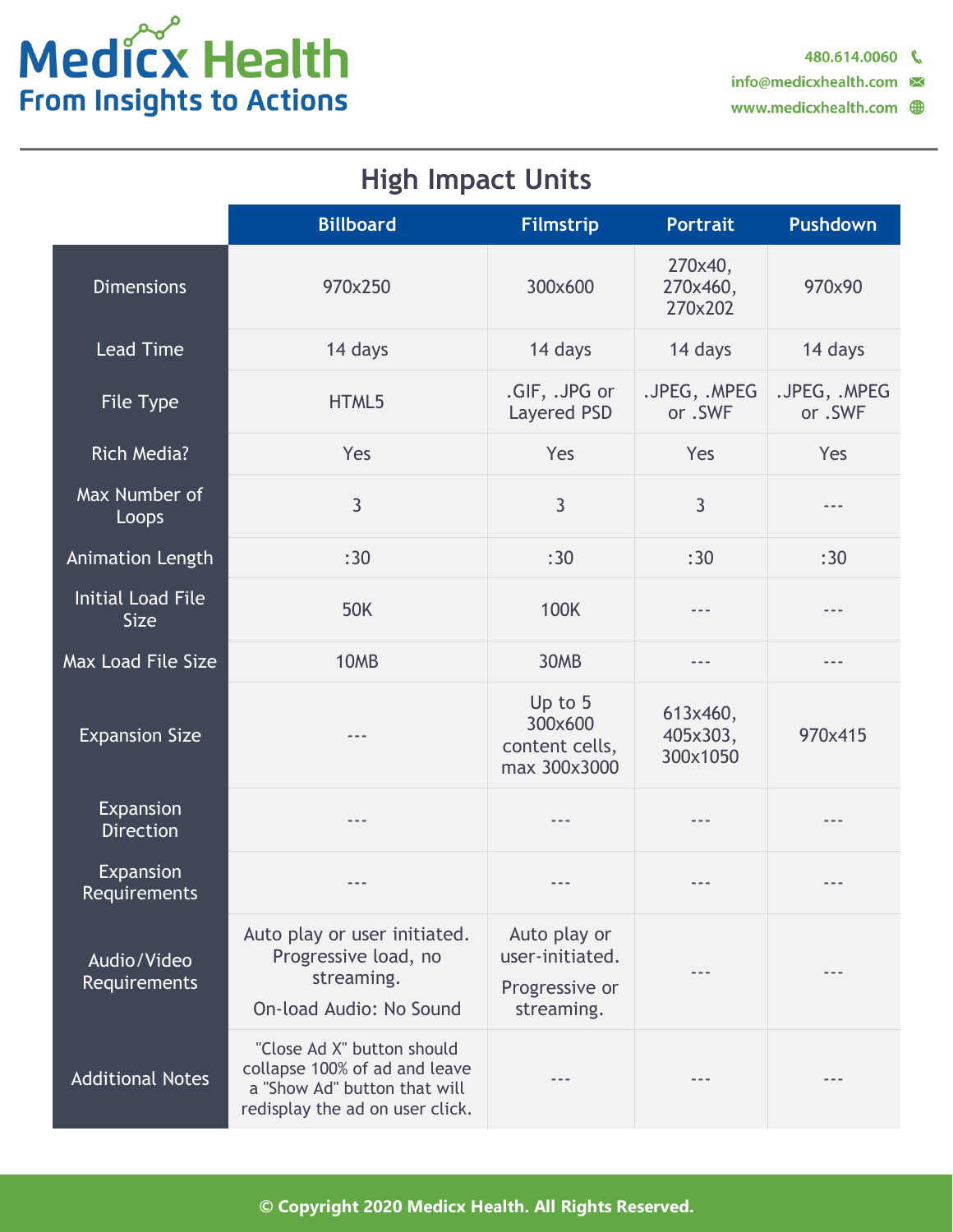# Medicx Health **From Insights to Actions**

info@medicxhealth.com

### **Mobile Media Units**

|                                         | <b>Large Tablet</b>                                                     | <b>Small Tablet</b>                                                     | <b>Mobile</b>                                                                                                                                                                                                                                                                                                                                                                                | <b>Mobile Page Grabber</b>                                                                                                                        |
|-----------------------------------------|-------------------------------------------------------------------------|-------------------------------------------------------------------------|----------------------------------------------------------------------------------------------------------------------------------------------------------------------------------------------------------------------------------------------------------------------------------------------------------------------------------------------------------------------------------------------|---------------------------------------------------------------------------------------------------------------------------------------------------|
| <b>Dimensions</b>                       | 160x600,<br>300×600                                                     | 728x90,<br>300x250                                                      | 300x50, 320x50,<br>300x250                                                                                                                                                                                                                                                                                                                                                                   | Interstitial<br>320x480, 300x250                                                                                                                  |
| <b>Lead Time</b>                        | 14 days                                                                 | 14 days                                                                 | 14 days                                                                                                                                                                                                                                                                                                                                                                                      | 14 days                                                                                                                                           |
| File Type                               | HTML5, Third-<br>party tags<br>(HTML or Java<br>Script),<br>GIF/JPG/PNG | HTML5, Third-<br>party tags<br>(HTML or Java<br>Script),<br>GIF/JPG/PNG | HTML5, Third-<br>party tags<br>(HTML or Java<br>Script),<br>GIF/JPG/PNG                                                                                                                                                                                                                                                                                                                      | Layered Assets: .PNG<br>or .PSD<br>Logos: .Al or .EPS<br>Images: .TIFF or .JPG<br>(high resolution)<br>Fonts: (MAC format)<br>.OTF, .TTF, or .RTF |
| <b>Rich Media?</b>                      | Yes                                                                     | Yes                                                                     | Yes                                                                                                                                                                                                                                                                                                                                                                                          | Yes                                                                                                                                               |
| Max Number of<br>Loops                  | 3                                                                       | 3                                                                       | 3                                                                                                                                                                                                                                                                                                                                                                                            |                                                                                                                                                   |
| <b>Animation Length</b>                 | :15                                                                     | :15                                                                     | :15                                                                                                                                                                                                                                                                                                                                                                                          | :30                                                                                                                                               |
| <b>Initial Load File</b><br><b>Size</b> | <b>40K</b>                                                              | <b>40K</b>                                                              | 25K                                                                                                                                                                                                                                                                                                                                                                                          | $- - -$                                                                                                                                           |
| <b>Max Load File Size</b>               | <b>150K</b>                                                             | 150K-1MB,<br>depending on<br>supply vendor                              | 40K-1MB,<br>depending on<br>supply vendor                                                                                                                                                                                                                                                                                                                                                    | 1MB per 30 seconds                                                                                                                                |
| <b>Expansion Size</b>                   | ---                                                                     | ---                                                                     | ---                                                                                                                                                                                                                                                                                                                                                                                          | ---                                                                                                                                               |
| Expansion<br><b>Direction</b>           | $- - -$                                                                 | $- - -$                                                                 | $\frac{1}{2} \frac{1}{2} \frac{1}{2} \frac{1}{2} \frac{1}{2} \frac{1}{2} \frac{1}{2} \frac{1}{2} \frac{1}{2} \frac{1}{2} \frac{1}{2} \frac{1}{2} \frac{1}{2} \frac{1}{2} \frac{1}{2} \frac{1}{2} \frac{1}{2} \frac{1}{2} \frac{1}{2} \frac{1}{2} \frac{1}{2} \frac{1}{2} \frac{1}{2} \frac{1}{2} \frac{1}{2} \frac{1}{2} \frac{1}{2} \frac{1}{2} \frac{1}{2} \frac{1}{2} \frac{1}{2} \frac{$ | $- - -$                                                                                                                                           |
| Expansion<br>Requirements               |                                                                         |                                                                         | ---                                                                                                                                                                                                                                                                                                                                                                                          |                                                                                                                                                   |
| Audio/Video<br>Requirements             |                                                                         |                                                                         | ---                                                                                                                                                                                                                                                                                                                                                                                          |                                                                                                                                                   |
| <b>Additional Notes</b>                 |                                                                         | ---                                                                     | ---                                                                                                                                                                                                                                                                                                                                                                                          | Provide Brand Style guide<br>in PDF if available                                                                                                  |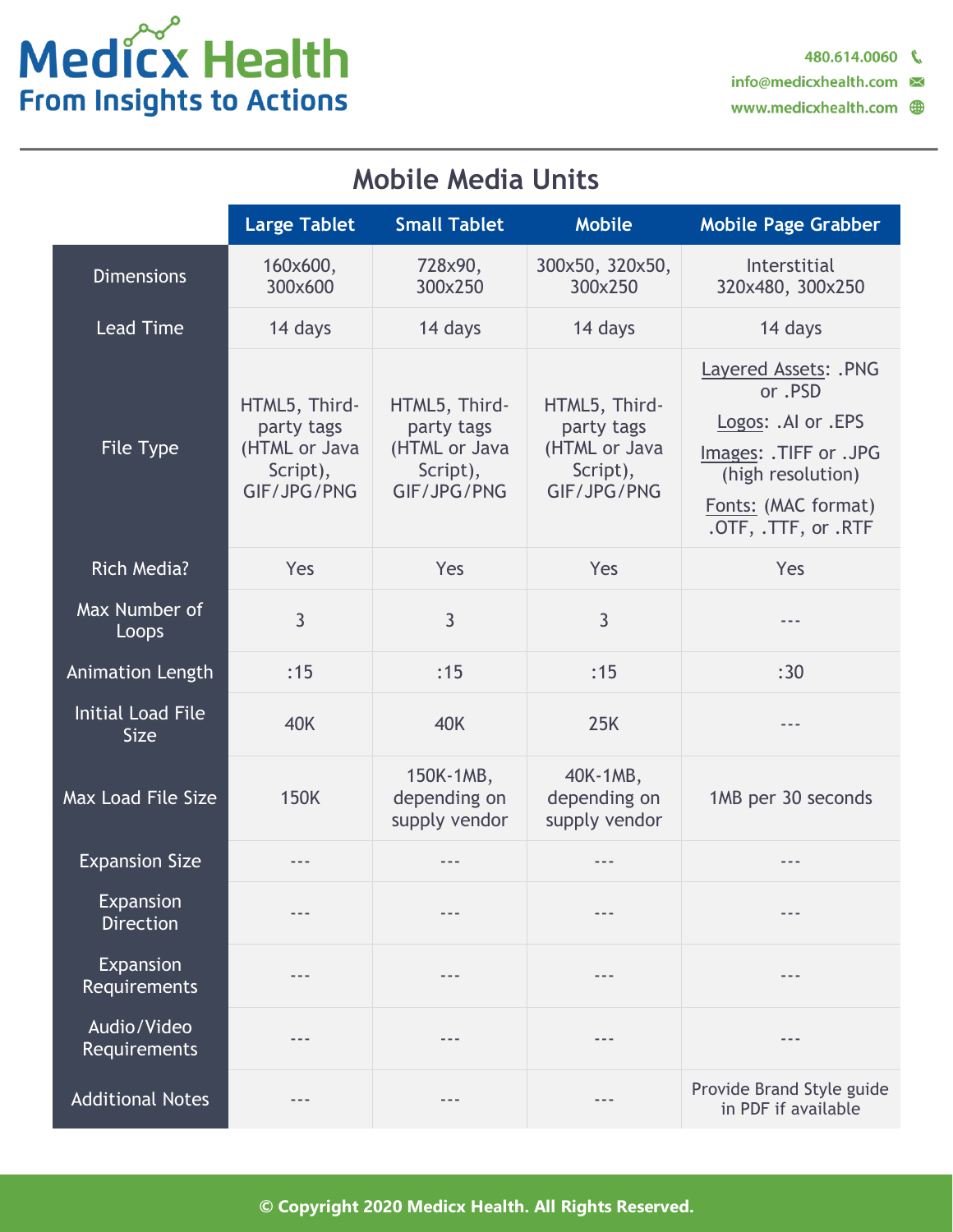

### **Video, Native, Social & Connected TV Units**

|                                         | <b>Pre-Roll</b>                                                                         | <b>Native</b>                                                                        | <b>Social</b>                                                                                  | <b>Connected TV</b>                                                                                        |
|-----------------------------------------|-----------------------------------------------------------------------------------------|--------------------------------------------------------------------------------------|------------------------------------------------------------------------------------------------|------------------------------------------------------------------------------------------------------------|
| <b>Dimensions</b>                       | 400x300 or larger                                                                       | 1200x627                                                                             | 1200x628,<br>1200x444,<br>1920x1080                                                            |                                                                                                            |
| <b>Lead Time</b>                        | 14 days                                                                                 | 14 days                                                                              | 14 days                                                                                        | 14 days                                                                                                    |
| File Type                               | .MP4, .FLV, .WEBM,<br>.MOV, .MWV or<br>.MPEG                                            |                                                                                      | .JPG or .PNG                                                                                   | .MOV or .MP4                                                                                               |
| <b>Rich Media?</b>                      | ---                                                                                     | ---                                                                                  | $---$                                                                                          | $---$                                                                                                      |
| Max Number of<br>Loops                  |                                                                                         | ---                                                                                  | $---$                                                                                          |                                                                                                            |
| Animation Length                        | :15, 30, 60, 90                                                                         | ---                                                                                  |                                                                                                | :15-:30, some :60                                                                                          |
| <b>Initial Load File</b><br><b>Size</b> | 1MB                                                                                     | ---                                                                                  |                                                                                                | 1200-1500 KBPS is<br>the min bitrate<br>amount, many<br>CTV premium<br>publishers require<br>a higher rate |
| Max Load File Size                      | 200MB                                                                                   | $---$                                                                                | $---$                                                                                          | 15-50MB                                                                                                    |
| <b>Expansion Size</b>                   |                                                                                         | ---                                                                                  |                                                                                                |                                                                                                            |
| Expansion<br><b>Direction</b>           | ---                                                                                     | ---                                                                                  |                                                                                                |                                                                                                            |
| Expansion<br>Requirements               | $---$                                                                                   | ---                                                                                  |                                                                                                | $---$                                                                                                      |
| Audio/Video<br>Requirements             | Audio initiated.<br>Vast 2.0, VPAID JS<br>accepted if built as<br>interactive pre-roll. | 300 seconds max.<br>Video will only<br>play with<br>inventory that<br>supports video | .MMOV or .MP4,<br>4GB max file size, 60<br>minutes max length.<br>At least 720p<br>resolution. |                                                                                                            |